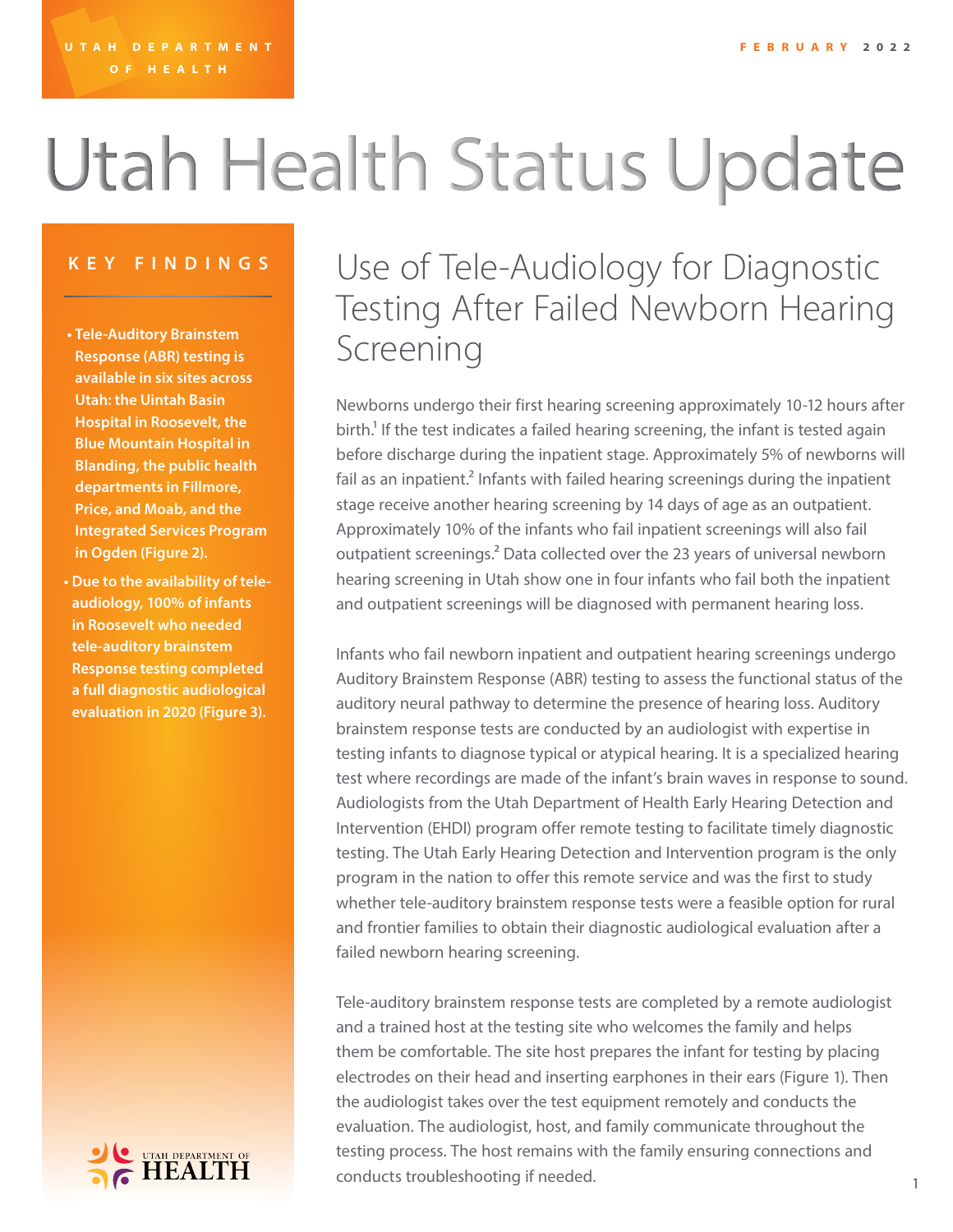**Feature article continued**

#### **Tele-Auditory Brainstem Response Testing**

*Figure 1.* The infants in the photos are an example of an infant undergoing auditory brainstem response testing via tele-audiology.





Source: The Utah Department of Health Early Hearing Detection & Intervention program.

After testing is complete, the audiologist explains the results to the family and answers any questions. There are a limited number of audiologists who can complete this test.

Currently, six sites across Utah have the equipment and training to act as the host for the tele-auditory brainstem response testing (Figure 2). The longest running sites include the Uintah Basin Hospital in Roosevelt since 2017 and the Blue Mountain Hospital in Blanding since 2018. More recently added sites include public health department sites located in Fillmore, Price, and Moab (since 2021); and the Integrated Services Program in Ogden (since 2021).

#### **Tele-Auditory Brainstem Response Test Sites in Utah**

*Figure 2.* The map of the 13 Utah Local Health Districts shows the locations available to perform tele-auditory brainstem response testing via tele-audiology.



In 2017, 57% of infants received auditory brainstem response testing in Roosevelt. Out of the five infants who needed testing in Blanding, not one was tested. No tele-audiology sites were available. The introduction of tele-auditory brainstem response testing in these areas helped increase testing to 75% in Blanding and 100% in Roosevelt as of 2020 (Figure 3).

#### **Percentage of Infants Who Received Auditory Brainstem Response Testing Who Needed It, Roosevelt and Blanding, Utah, 2017–2020**

*Figure 3.* The percentage of infants who received auditory brainstem response testing who needed it increased in Roosevelt from 2017 to 2020.



Source: The Utah Department of Health Early Hearing Detection & Intervention, HiTrack data management system.

These data indicate the availability of tele-auditory brainstem response tests for families in rural areas could increase their ability to complete diagnostic audiological testing for their infant.

For more resources or information on the Utah Early Hearing Detection and Intervention Program visit, <https://health.utah.gov/cshcn/programs/ehdi.html>.

<sup>1.</sup> Utah Department of Health Early hearing Detection and Intervention. Accessed 01/21/2022. [https://health.utah.gov/cshcn/pdf/](https://health.utah.gov/cshcn/pdf/EHDI/Utah%20EHDI%20Well-baby%20NBHS%20and%20Diagnostic%20Protocol.) [EHDI/Utah%20EHDI%20Well-baby%20NBHS%20and%20Diagnostic%20](https://health.utah.gov/cshcn/pdf/EHDI/Utah%20EHDI%20Well-baby%20NBHS%20and%20Diagnostic%20Protocol.) [Protocol.pdf](https://health.utah.gov/cshcn/pdf/EHDI/Utah%20EHDI%20Well-baby%20NBHS%20and%20Diagnostic%20Protocol.)

Source: The Utah Department of Health Early Hearing Detection & Intervention program.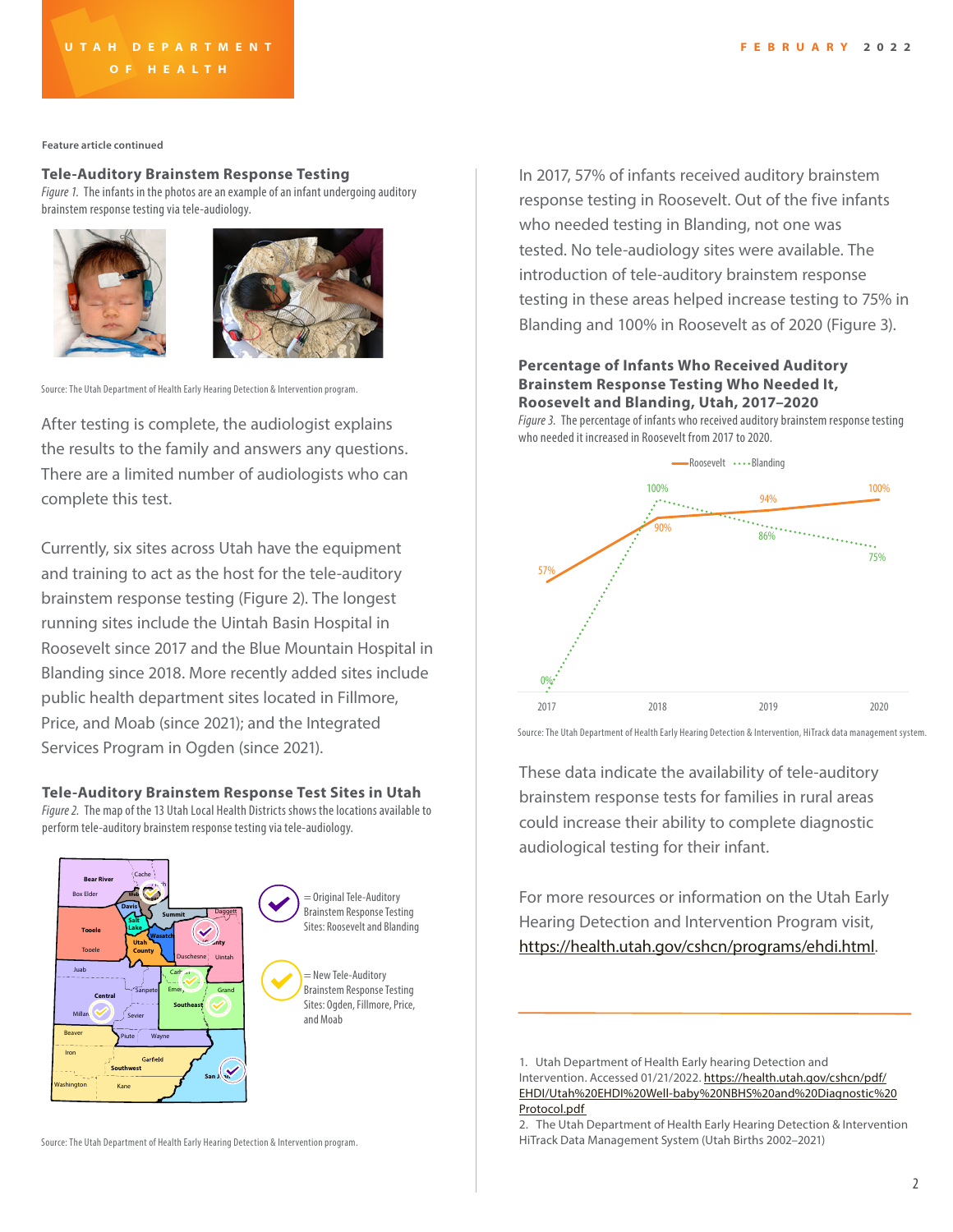## Spotlights

**FEBRUARY 2022**

### **Identifying the Top Drivers of Hospitalizations in Utah, 2020**

The Utah Department of Health Office of Health Care Statistics (OHCS) collects, analyzes, and disseminates health care data to help understand cost, quality, access, and value in Utah healthcare systems and identify opportunities for improvement. The Office of Health Care Statistics used the Healthcare Facility Database to identify the top drivers of hospitalizations in 2020. The Healthcare Facility Database contains encounter records for all licensed hospitals, emergency rooms, and ambulatory surgery centers in Utah. Inpatient records date from 1992 and other encounters date from 1996. These data represent all hospitalizations, emergency department visits and ambulatory surgeries, and diagnostic procedures performed in Utah regardless of payer contribution and contain information about providers, patients, and billed charges.

According to a publication by the Agency for Healthcare Research and Quality (AHRQ), "Identifying the most frequent primary conditions for which patients are admitted to the hospital is important to the implementation and improvement of healthcare delivery, quality initiatives, and health policy."1 Identification of the top diagnoses for inpatient stays in Utah helps focus on needs for healthcare delivery and quality with establishing health priorities, initiatives, and action plans to inform planning and allocate resources for high priority conditions.<sup>1</sup>

The Office of Health Care Statistics uses Clinical Classifications Software Refined, which is a database field supplied by a vendor. This field organizes Principal Diagnosis Code values into clinical categories. The following graph contains the top ten most frequent principal diagnoses among non-maternal, non-neonatal inpatient stays using Utah 2020 inpatient data. In 2020, the top three principal diagnoses were septicemia (15,378 encounters), depressive disorders (12,235 encounters), and COVID-19 (6,707 encounters).



**Top Ten Most Frequent Principal Diagnoses Among Non-maternal and Non-neonatal Inpatient Stays, Utah, 2020**  *Figure 1.* Septicemia, depressive disorders, and COVID-19 were the top three most diagnisosed reasons for inpatient stays in Utah.

1. Most Frequent Principal Diagnoses for Inpatient Stays in U.S. Hospitals, 2018, Agency for Healthcare Research and Quality, McDermott and Roemer, 2021. <https://www.hcup-us.ahrq.gov/reports/statbriefs/sb277-Top-Reasons-Hospital-Stays-2018.pdf>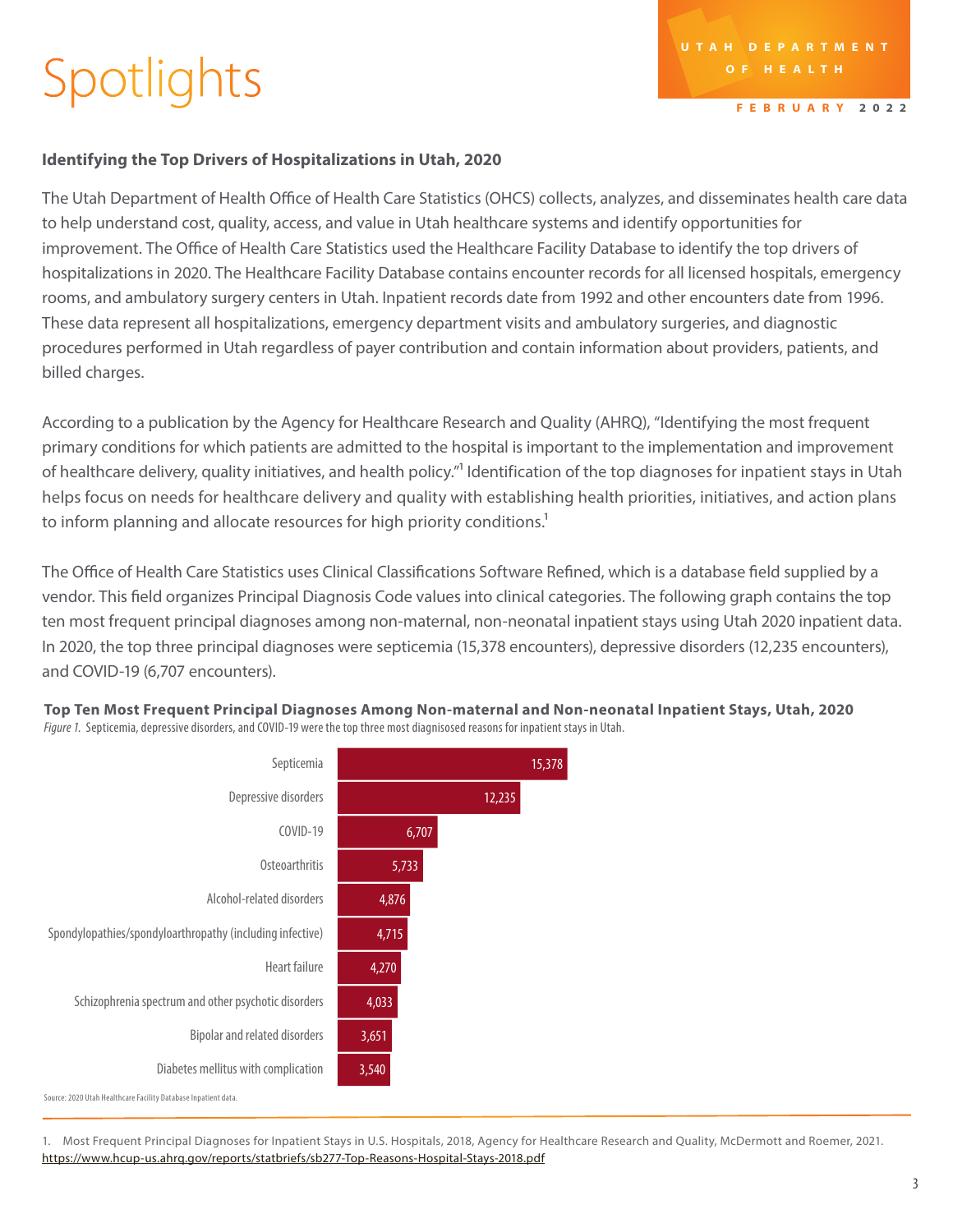## Monthly Health Indicators

| <b>Monthly Report of Notifiable Diseases,</b><br>December 2021                      | <b>Current Month</b><br># Cases                                  | # Expected Cases<br><b>Current Month</b><br>(5-yr average)          | # Cases YTD | #Expected YTD<br>(5-yr average)                             | <b>Morbidity Ratio</b><br>YTD Standard<br>(obs/exp)        |  |  |
|-------------------------------------------------------------------------------------|------------------------------------------------------------------|---------------------------------------------------------------------|-------------|-------------------------------------------------------------|------------------------------------------------------------|--|--|
| Campylobacteriosis (Campylobacter)                                                  | 23                                                               | 32                                                                  | 543         | 532                                                         | 1.0                                                        |  |  |
| COVID-19 (SARS-CoV-2)                                                               |                                                                  |                                                                     |             | Cases updated at https://coronavirus.utah.gov/case-counts/. |                                                            |  |  |
| Shiga toxin-producing Escherichia coli (E. coli)                                    | 9                                                                | 9                                                                   | 225         | 158                                                         | 1.4                                                        |  |  |
| Hepatitis A (infectious hepatitis)                                                  | 2                                                                | 10                                                                  | 12          | 68                                                          | 0.2                                                        |  |  |
| Hepatitis B, acute infections (serum hepatitis)                                     | $\mathbf{1}$                                                     | 1                                                                   | 15          | 20                                                          | 0.8                                                        |  |  |
| Influenza*                                                                          | Weekly updates at http://health.utah.gov/epi/diseases/influenza. |                                                                     |             |                                                             |                                                            |  |  |
| Meningococcal Disease                                                               | $\mathbf{0}$                                                     | $\mathbf{0}$                                                        | 1           | 2                                                           | 0.4                                                        |  |  |
| Pertussis (Whooping Cough)                                                          | $\mathbf{1}$                                                     | 17                                                                  | 81          | 310                                                         | 0.3                                                        |  |  |
| Salmonellosis (Salmonella)                                                          | 24                                                               | 20                                                                  | 323         | 353                                                         | 0.9                                                        |  |  |
| Shigellosis (Shigella)                                                              | 4                                                                | $\overline{4}$                                                      | 61          | 60                                                          | 1.0                                                        |  |  |
| Varicella (Chickenpox)                                                              | 5                                                                | 18                                                                  | 68          | 187                                                         | 0.4                                                        |  |  |
| <b>Quarterly Report of Notifiable Diseases,</b><br>4th Qtr 2021                     | <b>Current Quarter</b><br>#Cases                                 | # Expected Cases<br><b>Current Quarter</b><br><u>(5-yr average)</u> | # Cases YTD | #Expected YTD<br>(5-yr average)                             | <b>Morbidity Ratio</b><br><b>YTD Standard</b><br>(obs/exp) |  |  |
| HIV/AIDST                                                                           | 34                                                               | 29                                                                  | 132         | 129                                                         | $\mathbf{1}$                                               |  |  |
| Chlamydia                                                                           | 2,633                                                            | 2,614                                                               | 11,206      | 10,342                                                      | 1.1                                                        |  |  |
| Gonorrhea                                                                           | 907                                                              | 728                                                                 | 3,620       | 2,699                                                       | 1.3                                                        |  |  |
| Syphilis                                                                            | 45                                                               | 32                                                                  | 212         | 130                                                         | 1.6                                                        |  |  |
| Tuberculosis                                                                        | 10                                                               | $\overline{7}$                                                      | 17          | 25                                                          | 0.7                                                        |  |  |
| <b>Medicaid Expenditures (in Millions) for the</b><br><b>Month of December 2021</b> | ent Month<br>Gury                                                | onth<br>eted<br>cted,                                               | Fiscal      | eted Fisca<br><b>Bud</b><br>YTD                             | er) Budget<br>Variance over<br>(under) Budge               |  |  |
| <b>Mental Health Services</b>                                                       | \$7                                                              | \$7                                                                 | \$108       | \$110                                                       | (51.5)                                                     |  |  |
| <b>Inpatient Hospital Services</b>                                                  | \$15                                                             | \$16                                                                | \$94        | \$96                                                        | (51.8)                                                     |  |  |
| <b>Outpatient Hospital Services</b>                                                 | \$3                                                              | \$3                                                                 | \$17        | \$19                                                        | (51.4)                                                     |  |  |
| <b>Nursing Home Services</b>                                                        | \$18                                                             | \$17                                                                | \$112       | \$113                                                       | (50.8)                                                     |  |  |
| <b>Pharmacy Services</b>                                                            | \$12                                                             | \$11                                                                | \$69        | \$71                                                        | (51.5)                                                     |  |  |
| Physician/Osteo Services <sup>‡</sup>                                               | \$4                                                              | \$3                                                                 | \$33        | \$34                                                        | (50.9)                                                     |  |  |
| <b>Medicaid Expansion Services</b>                                                  | \$89                                                             | \$87                                                                | \$544       | \$544                                                       | (50.3)                                                     |  |  |
| <b>***TOTAL MEDICAID</b>                                                            | \$296                                                            | \$295                                                               | \$2,121     | \$2,122                                                     | (50.3)                                                     |  |  |

<sup>||</sup> Comparisons include previous data year 2020. Updates for COVID-19 can be found at **[https://coronavirus.utah.gov.](https://coronavirus.utah.gov)** This includes case counts, deaths, number of Utahns tested for disease, and latest information about statewide public health measures to limit the spread of COVID-19 in Utah.

\* More information and weekly reports for Influenza can be found at<http://health.utah.gov/epi/diseases/influenza>.<br>† Diagnosed HIV infections, regardless of AIDS diagnosis.

**Notes**: Data for notifiable diseases are preliminary and subject to change upon the completion of ongoing disease investigations.

‡ Medicaid payments reported under Physician/Osteo Services do not include enhanced physician payments.

\*\*\*The Total Medicaid Program costs do not include costs for the PRISM project.